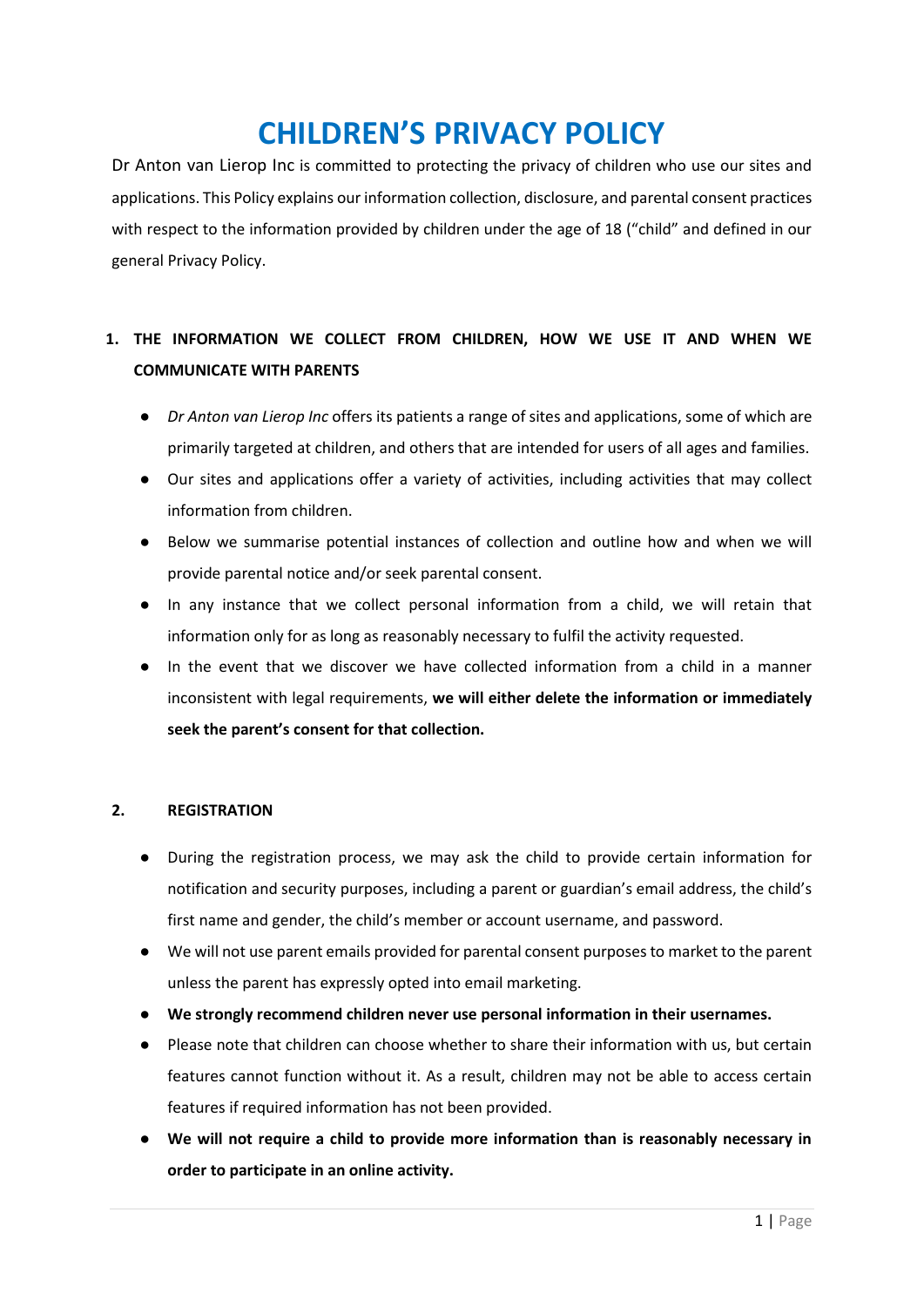- Consistent with the requirements of the law, in any instance where we ask for age and determine the **user is aged 18 or under, we will ask for a parent or guardian email address before we collect any personal information from the child.**
- If you believe your child is participating in an activity that collects personal information and you have **NOT received an email providing notice or seeking your consent, please feel free to contact us at** *021 872 7472*

# **3. CONTENT GENERATED BY A CHILD**

Certain activities on our sites and applications allow children to create or manipulate content and save it. These activities will not require children to give any personal information. **We strongly recommend children never include personal information in their content.**

# **4. VERIFIABLE PARENTAL CONSENT:**

In the event that *Dr Anton van Lierop Inc* wishes to collect personal information from a child, POPI requires that we first seek a parent or guardian's consent by email. In the email, we will explain what information we are collecting, how we plan to use it, how the parent can provide consent, and how the parent can revoke consent. **If we do not receive parental consent within a reasonable time, we will delete the parent's contact information and any other information collected from the child in connection with that activity.**

#### **5. EMAIL CONTACT WITH A CHILD**

- On occasion, in order to respond to a question or request from a child, *Dr Anton van Lierop Inc* may need to ask for the child's online contact information, such as an email address.
- *Dr Anton van Lierop Inc* will delete this information immediately after responding to the question or request.
- In connection with certain activities or services, we may collect a child's online contact information, such as an email address, in order to communicate with the child more than once. In such instances, we will retain the child's online contact information to honour the request and for no other purpose such as marketing.
- **Whenever we collect a child's online contact information for ongoing communications, we will simultaneously require parents' email addresses in order to notify the parent about the**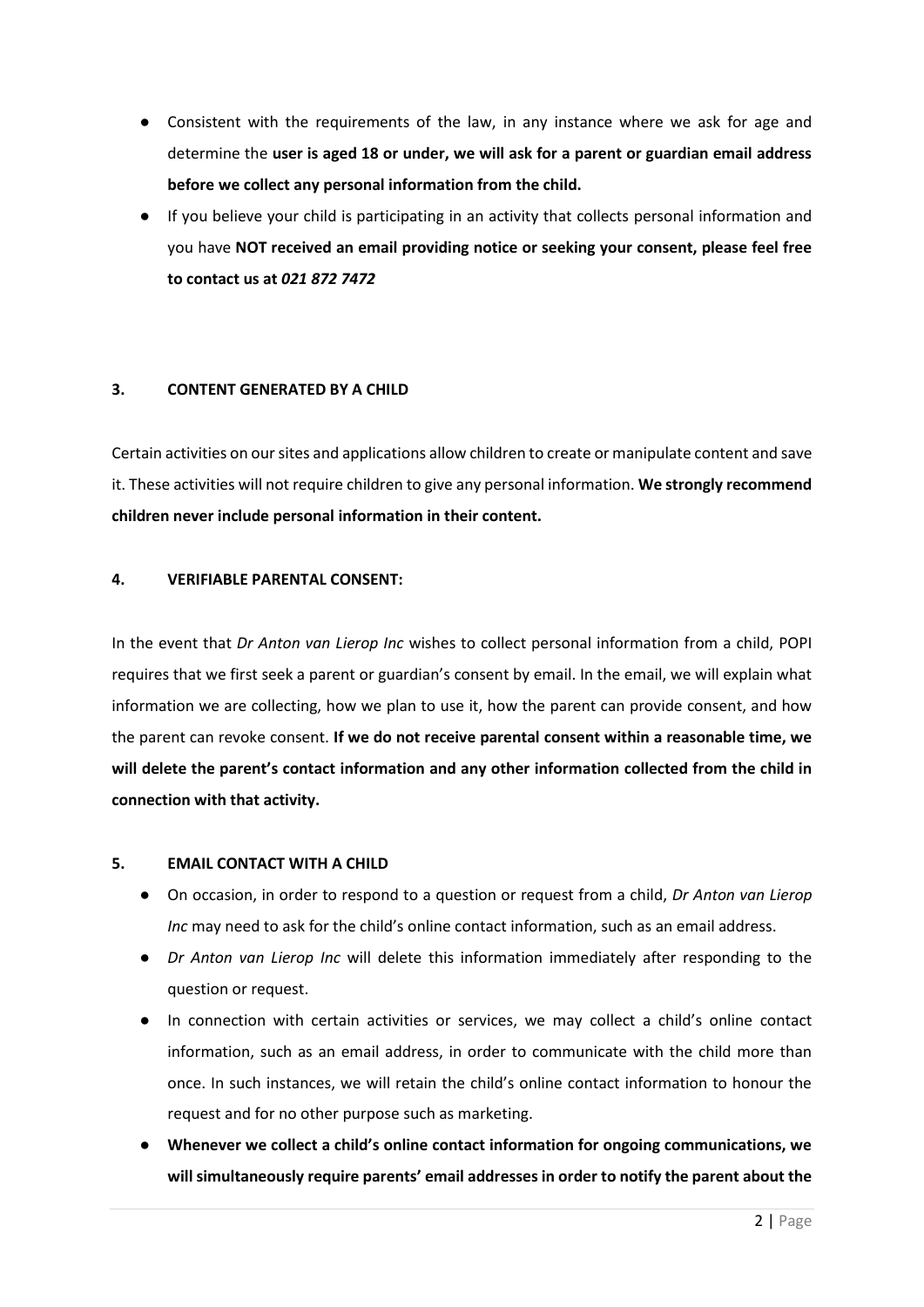**collection and use of the child's information, as well as to provide the parents with an opportunity to prevent further contact with the child.**

● On some occasions, a child may be engaged in more than one ongoing communication, and a parent may be required to **"opt-in"** to each communication individually.

# **6. PUSH NOTIFICATIONS**

- Push notifications are notifications on mobile and other devices that are typically associated with downloaded applications, and which can communicate to the device holder even when the application is not in use.
- We will require a child to provide a parent's email address before the child can receive push notifications from our child-directed applications that collect a device identifier.
- We will then provide the parent with a notice of our contact with the child and will provide the parent with the opportunity to prevent further notifications.

# **7. WHEN INFORMATION COLLECTED FROM CHILDREN IS**

# **AVAILABLE TO OTHERS**

- In addition to those rare instances where a child's personal information is posted publicly (after receiving high-level parental consent), we may also share or disclose personal information collected from children in a limited number of instances, including the following:
	- o We may disclose personal information if permitted or required by law, for example, in response to a court order or a subpoena. To the extent permitted by applicable law.
	- $\circ$  We may also disclose personal information collected from children (i) in response to a law enforcement or public agency's (including schools or children services) request; (ii) if we believe disclosure may prevent the instigation of a crime, facilitate an investigation related to public safety or protect the safety of a child using our sites or applications; (iii) to protect the security or integrity of our sites, applications, and other technology, as well as the technology of our service providers; or (iv) enable us to take precautions against liability.

# **8. PARENTAL CHOICES AND CONTROLS**

At any time, parents can refuse to permit us to collect further process personal information from their children in association with a particular account and can request that we delete from our records the personal information we have collected in connection with that account. Please keep in mind that a